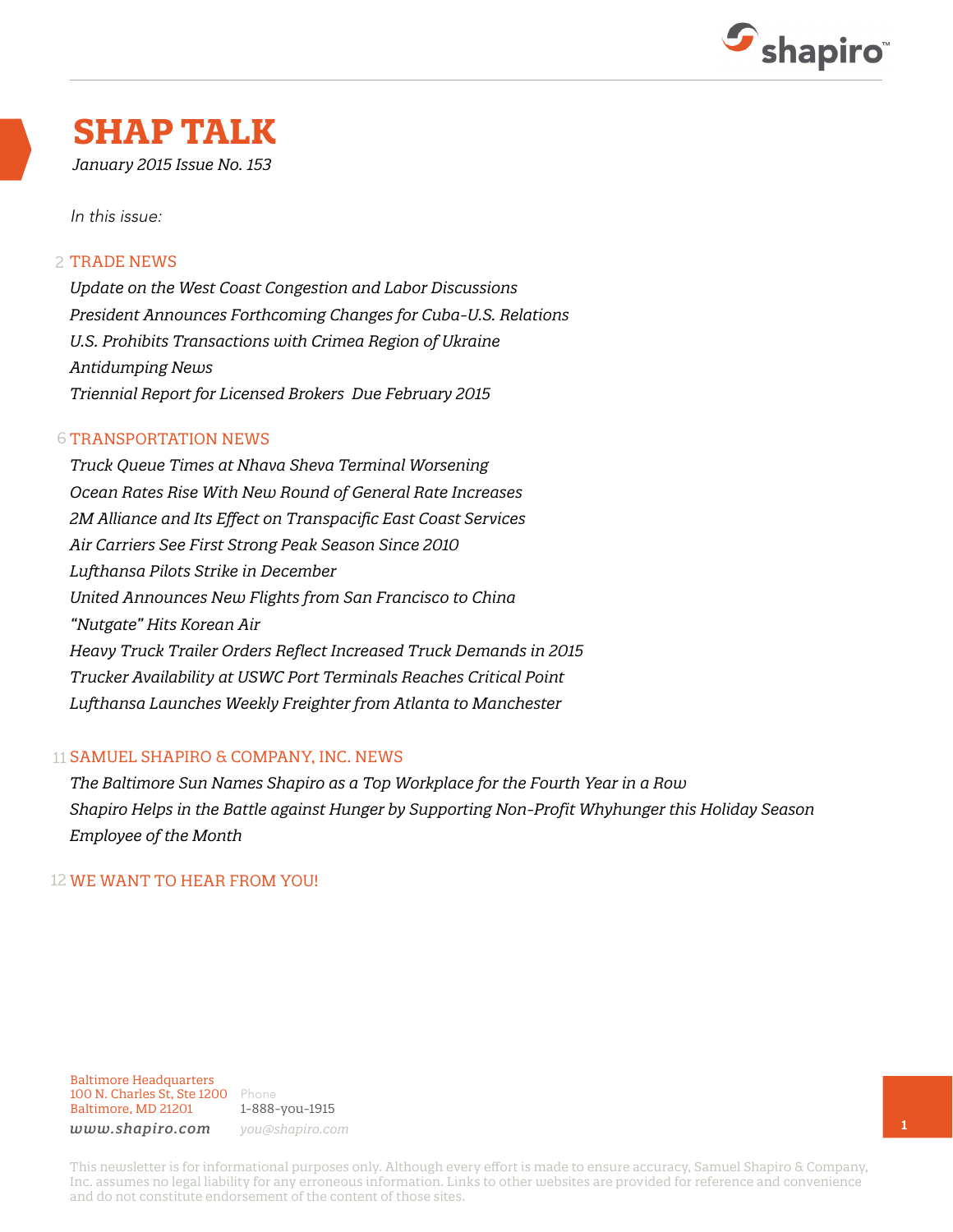

# **TRADE NEWS**

## *Update on the West Coast Congestion and Labor Discussions*

On January 5, 2015, the International Longshore and Warehouse Union (ILWU) joined the Pacific Maritime Association (PMA) in their request to bring in federal mediation to resolve contract negotiations. This announcement comes after eight months of the ILWU working without a contract, stalled talks between the two groups, high tensions, and rising congestion along the West Coast. Although the PMA requested intervention in late December, the ILWU only joined in this request yesterday. The Federal Mediation and Conciliation Service (FMCS) will send in a senior negotiator as soon as possible. Although the FMCS cannot dictate and enforce an agreement, the representatives will help to bring the issues of both sides to resolution.

The PMA stated that rumors and statements made that they are "close to a deal" with the ILWU are false. The ILWU insists that PMA member carriers sitting on PMA's Board of Directors need to come to the negotiating table so that constructive dialogue between key decision makers can take place. "Sure, my counterpart, Jim McKenna, has been involved in negotiations from the start, but all the decisions are made by the carriers sitting on PMA's Board of Directors," stated Robert McEllrath, ILWU President and Chairman of the Union's Negotiating Committee.

In eight months of bargaining, PMA's principal decision makers have not yet had a single face to face meeting with union negotiators. On the other hand, the Union has its decision makers, a memberelected Negotiating Committee comprised of local union representatives and International officers, at the bargaining table. "Indirect negotiations won't get us over the finish line. The few issues that remain unresolved relate directly to the carriers and these key carriers need to come to the table," said McEllrath.

A few weeks ago, PMA member employers in the ports of Seattle and Tacoma refused to work night shifts for import/export cargo in an apparent effort to provoke an even deeper congestion crisis that they hoped to blame on the ILWU. By refusing to order manpower for night shifts, PMA unilaterally and self-servingly restricted work to eight hours a day at the peril of both importers and local exporters. At the same time, PMA member terminal operators in the container ports of Portland, Oakland, Los Angeles and Long Beach continued to work night shifts.

PMA's Texas based public relations campaign against the ILWU in late October backfired given the numerous, non-labor related causes of the ongoing congestion at West Coast ports. "The men and women who work the docks up and down the West Coast can't fix the current supply chain failures and industry experts know it," said McEllrath. "The irony of PMA's slowdown allegation is that, in addition to dishonestly blaming workers for current congestion problems, it obscures the fact that PMA member companies are working behind the scenes to trigger labor disputes in order to cut labor costs and consolidate more control over workers on the docks. We've seen all this before. Our singular focus at this moment is getting a good contract for the members of the ILWU. I think we're almost there."

The impact of the work slowdowns at west coast ports as a result of no deal being made has been disastrous for many importers and exporters and it has hit the agricultural industry especially hard. Meat exporters have reported that they have had to airfreight meat overseas to meet their customers' demands. Peter Friedmann, executive director of the Agriculture Transportation Coalition, said that the ILWU is

Baltimore Headquarters 100 N. Charles St, Ste 1200 Phone Baltimore, MD 21201

1-888-you-1915 *www.shapiro.com you@shapiro.com*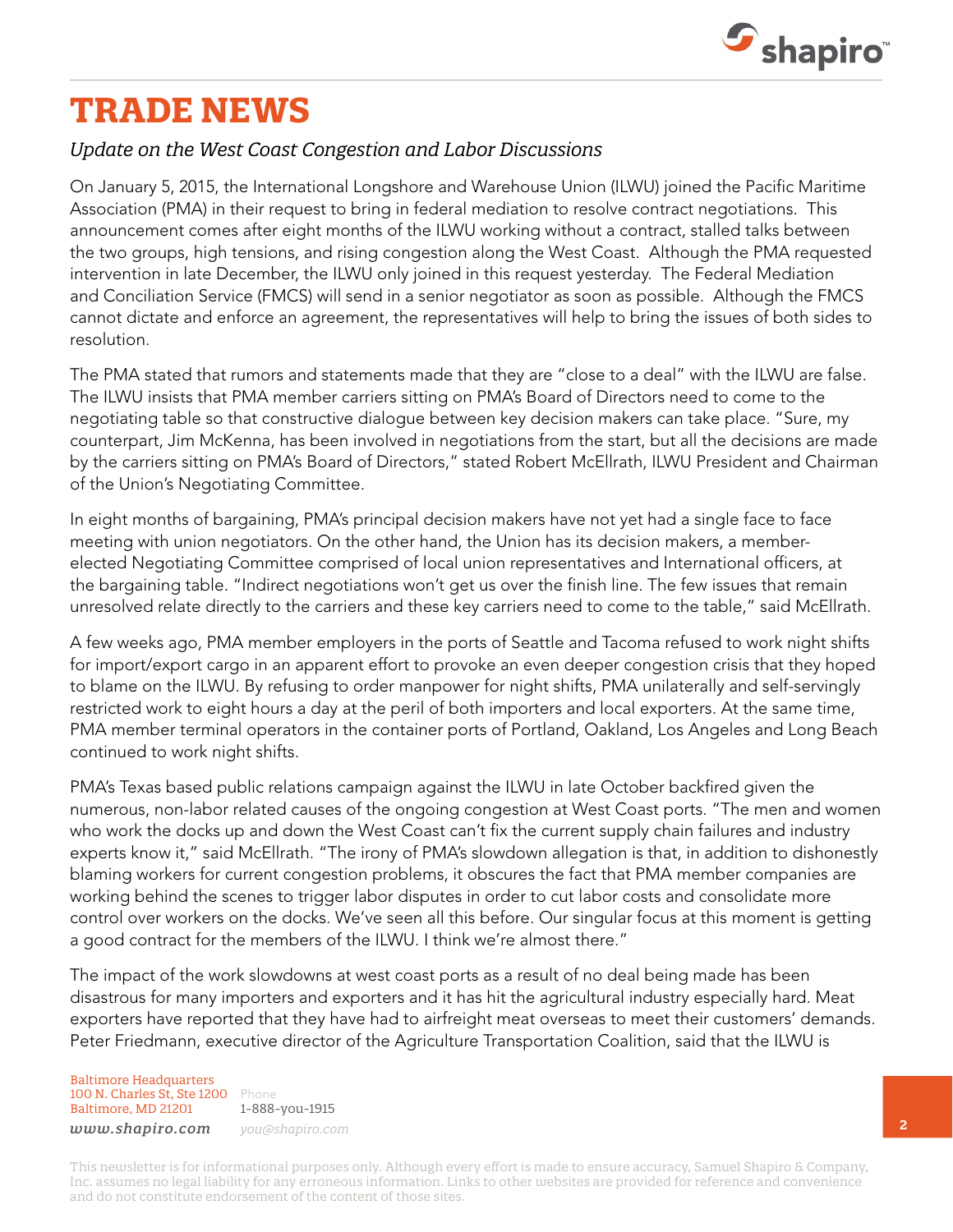

ultimately weakening the future employment prospects of dockworkers by staging work slowdowns resulting in shipping companies avoiding use of the west coast ports.

Congestion remains a constant problem for all container terminals. Vessels remain queued up in Los Angeles and Long Beach waiting for berths, and there are delays in getting containers moved in and out of terminals all the way up to Vancouver and Prince Rupert, British Columbia. The ILWU has stated that the congestion is due to other serious issues such as the mismanagement of truck chassis and the new oversized ships that are overwhelming the container yards with higher volumes of cargo.

We will continue to monitor the situation and provide updates as additional information becomes available. Please contact your Shapiro representative with any questions.

## *President Announces Forthcoming Changes for Cuba-U.S. Relations*

On December 17th, President Obama and Cuban President Rafael Castro announced a "new course" and the beginning of a normalized diplomatic relationship after months of negotiating. Even though the embargo remains, President Obama has vowed to loosen restrictions through executive action on trade, travel, finance, and remittances, which many see as a first step in the right direction.

Changes to the Cuba sanctions program will be implemented by the Department of Treasury, Office of Foreign Assets Control (OFAC) via amendments to the Cuban assets Control Regulations. The Department of Commerce will implement the remainder of the changes via amendments to the Export Administration Regulations (EAR). These changes are expected to be published in the coming weeks. It's important to note that none of the changes referenced by the White House will take effect until the new regulations are issued and an effective date is issued for these changes. You can sign up for [email updates](http://www.treasury.gov/resource-center/sanctions/Programs/pages/cuba.aspx) on Cuba sanctions from OFAC.

U.S. sanctions on Cuba have been in place for over 50 years and they are still in place today until the U.S. laws are changed. President Obama began the Cuba reconciliation with a prisoner swap between the two countries. Cuba released Alan Gross, a U.S. contractor who was sentenced to 15 years in prison for espionage in 2009, a U.S. intelligence agent, held for more than two decades, and 53 political prisoners. In return, the U.S. released three Cubans convicted by the U.S. on charges of conspiracy in 2001.

The White House has issued a [Fact Sheet Charting a New Course on Cuba](http://www.whitehouse.gov/the-press-office/2014/12/17/fact-sheet-charting-new-course-cuba) outlining the steps to further U.S.-Cuba diplomatic and economic relations. As the Fact Sheet points out, these changes are meant to establish diplomatic relations with Cuba, help Cuban citizens, the developing Cuban private sector, U.S. national security interests, U.S. citizens travel and trade with Cuba and financial transactions in certain situations, Cuba's private residential construction, agricultural equipment and training for farmers, and help update and establish communications-related systems.

Some of the highlights from the White House Fact Sheet include:

- The U.S. will reestablish an embassy in Havana.
- • U.S. will be a staunch supporter of improved human rights and conditions in Cuba.
- Travel for 12 categories will be allowed under a general license-(1) family visits; (2) official business of the U.S. government, foreign governments, and certain intergovernmental organizations; (3) journalistic activity; (4) professional research and professional meetings; (5) educational activities;

Baltimore Headquarters 100 N. Charles St, Ste 1200 Phone Baltimore, MD 21201 *www.shapiro.com you@shapiro.com*

1-888-you-1915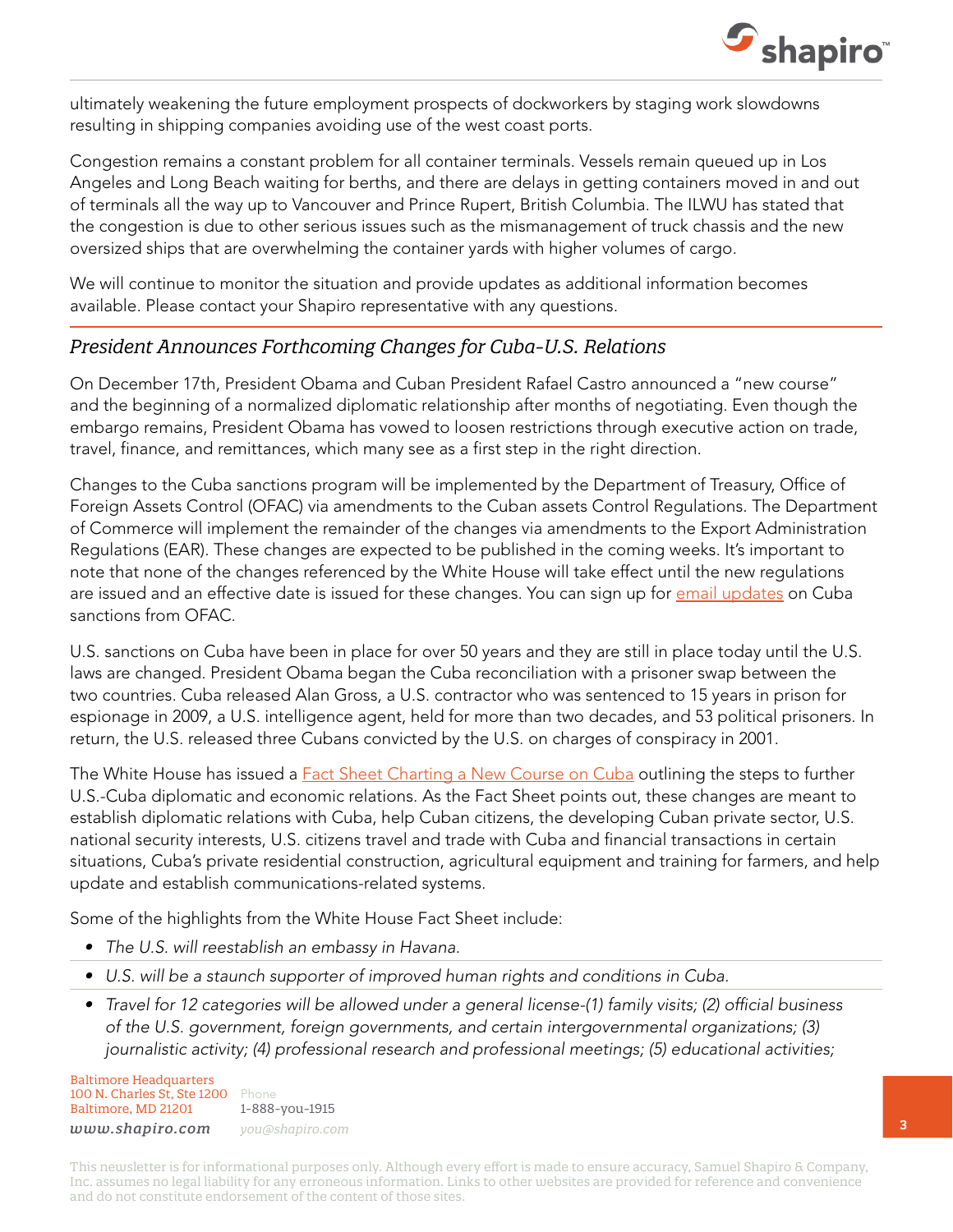

(6) religious activities; (7) public performances, clinics, workshops, athletic and other competitions, and exhibitions; (8) support for the Cuban people; (9) humanitarian projects; (10) activities of private foundations or research or educational institutes; (11) exportation, importation, or transmission of information or information materials; and (12) certain export transactions that may be considered for authorization under existing regulations and guidelines.

- • Authorization of expanded commercial sales/exports from the U.S. of certain goods and services, such as building materials for private residential construction, goods for use by private sector Cuban entrepreneurs, and agricultural equipment for small farmers.
- Licensed American travelers can now bring back to the U.S. from Cuba \$400.00 worth of goods (no more than \$100.00 can consist of alcohol and tobacco products combined). So don't plan on visiting and bringing back a big stack of boxes of your favorite Cuban cigars. It remains illegal to bring back Cuban cigars purchased in a third country.
- • U.S. credit and debit cards will be permitted for use by travelers in Cuba.
- New efforts to increase internet and cellular communication. Cuba has an internet penetration of about 5 percent - one of the lowest in the world.
- Change in financial transactions from the U.S. and U.S. owned entities in third countries.

Cuba will also be removed from the State Sponsors of Terrorism list which will further loosen banking and finance restrictions, one of the biggest impediments to Cuban-U.S. trade.

With these steps many see a potential opportunity for trade with the communist country. Licensing and banking/finance restrictions were big obstacles to trade with Cuba. Companies were required to get paid upfront in cash through a third party financial institution. With the new executive actions announced by President Obama, companies will finally be able to issue credit to their partners with access to U.S. banks in Cuba.

In 2013, according to the Journal of Commerce, U.S. food exporters shipped US\$348.7 million worth of chicken, soybeans, corn, pork, butter, and other commodities, compared to 2008 when trade had reached US\$710.1 million. Trade has been falling over the years as Cuba has sourced from countries that can extend credit such as Brazil and Canada.

As the official trade sanctions are still in place, imports from Cuba are still embargoed. Without returning goods, ocean carriers will likely charge a premium for freight going to Cuba.

Shapiro will update these ongoing changes in future issues of Shap Talk once the Departments of Treasury and Commerce issue their new regulations.

## *U.S. Prohibits Transactions with Crimea Region of Ukraine*

President Obama issued an Executive Order on December 19, 2014, prohibiting certain transactions with the Crimea region of Ukraine. The importation into the United States, directly or indirectly, of any goods, services or technology from the Crimea region of Ukraine is prohibited. Similarly, the exportation, reexportation, sale, or supply, directly or indirectly, from the United States, or by a United States person, wherever located, of any goods, services or technology to that region is prohibited.

Baltimore Headquarters 100 N. Charles St, Ste 1200 Phone Baltimore, MD 21201

1-888-you-1915 *www.shapiro.com you@shapiro.com*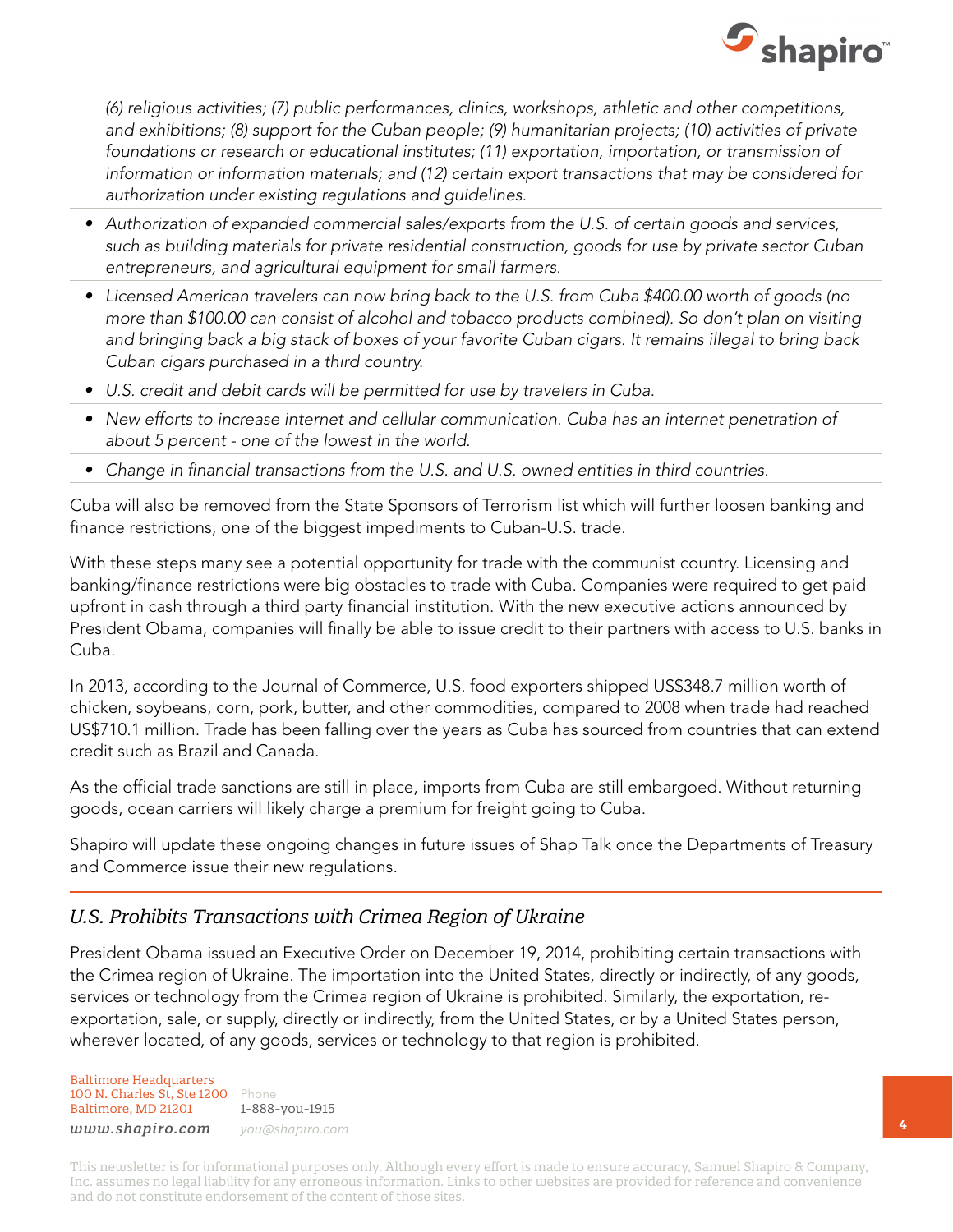

The Office of Foreign Assets Control (OFAC) has given U.S. companies until January 31, 2015, to "wind down operations" that were in effect in the Crimea region prior to December 20, 2014.

More information may be found on the OFAC [website.](http://www.treasury.gov/resource-center/sanctions/Programs/Pages/ukraine.aspx)

### *Antidumping News*

U.S. Customs and Border Protection (CBP) has issued its antidumping/countervailing duties enforcement statistics for fiscal year 2014. CBP collected \$508.5 million in ADD/CVD cash deposits, an increase of 12 percent over 2013. There were about 280,000 ADD/CVD entries made.

Customs conducted 78 audits of importers with ADD/CVD merchandise and identified discrepancies with a value of \$14.5 million plus \$10.1 million in disclosures, penalties, and interest.

In other antidumping news, Customs posted a [warning](http://www.cbp.gov/trade/priority-issues/adcvd/scam-alert) on its website about an email scam that purports to help importers evade ADD/CVD. The sample email reads, "Please do not worry about the dumping duties. This order will be operated through the intermediary trade. We will send the goods to a third country; the forwarder will repack our goods for export with other company title from that third country. It is a legit business."

We are telling our readers this is certainly not "legit business," and that engaging in activities to evade antidumping or countervailing duties is a federal crime. Don't let this happen to you!

### *Triennial Report for Licensed Brokers Due February 2015*

This is a reminder for our readers who are licensed brokers. Your triennial report plus the \$100.00 fee is due to Customs in the port where your license was issued by the end of February 2015.

Baltimore Headquarters 100 N. Charles St, Ste 1200 Phone Baltimore, MD 21201

1-888-you-1915

*www.shapiro.com you@shapiro.com*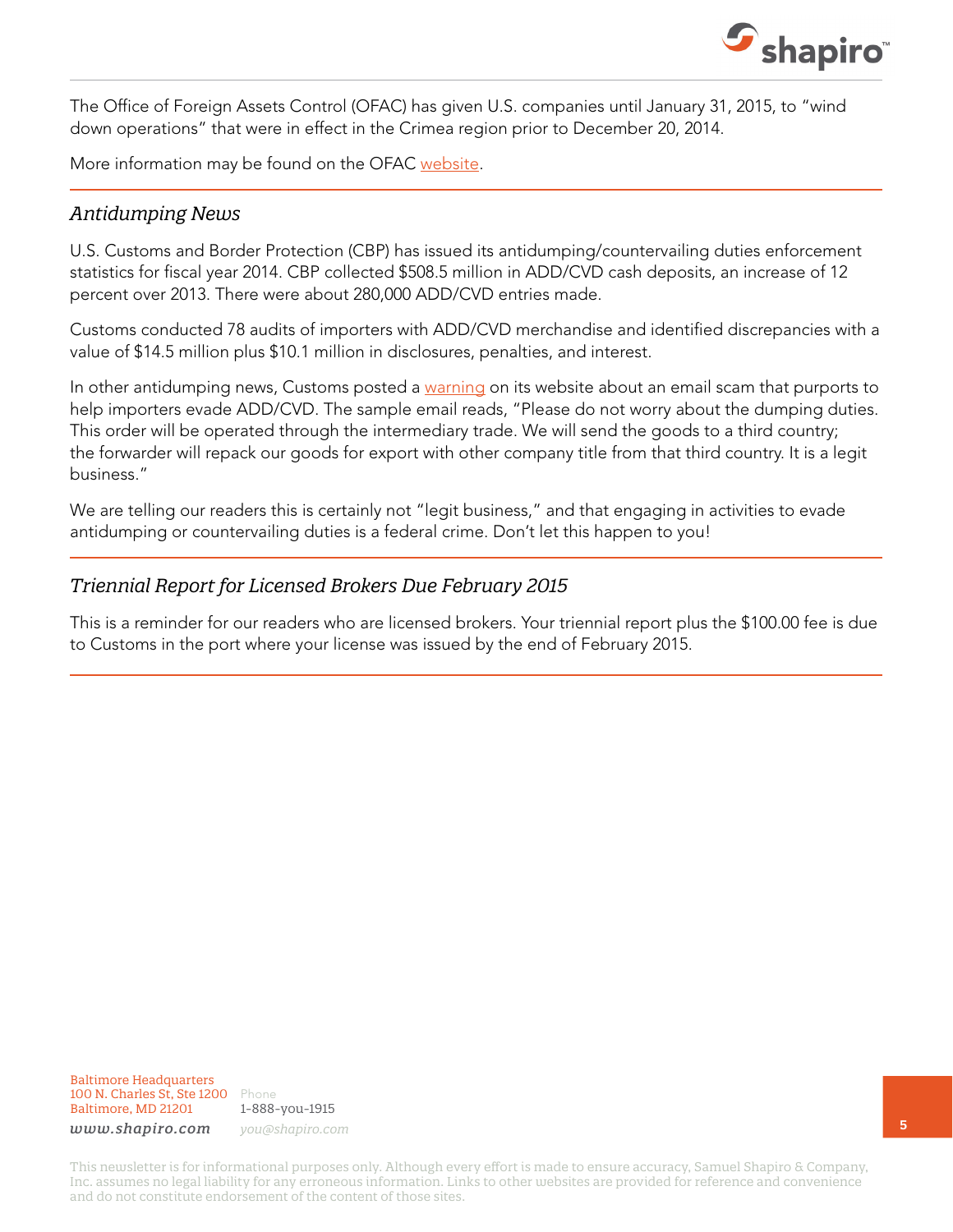

## **TRANSPORTATION NEWS**

### *January 2015 Update*

## *INDUSTRY NEWS:*

## *Truck Queue Times at Nhava Sheva Terminal Worsening*

Jawaharlal Nehru Port Trust (JNPT) in Nhava Sheva is currently experiencing severe congestion along the truck queue leading into the port complex. Although congestion along the truck queue isn't uncommon in the area, backups this long are very concerning. Over the weekend after Christmas the traffic queue extended nearly nine miles with a round trip taking nearly 48 hours to complete. Vehicles are taking an average of seven to eight hours to complete offloading/loading at the port complex. Delays began worsening in late October when the port authority partially closed down the Jawaharlal Nehru Container Terminal to install three new super post Panamax gantry cranes. The cranes are expected to be fully operational by January 19, 2015, following major delays caused by the arrival of the cranes.

To help solve the congestion issue, the JNPT kicked off bidding for a new 27 mile expressway. This project will connect the harbor with the interstate highway system. The goal of this \$300 million project is to speed up the flow of containers to and from the harbor to improve port performance. This project will be fasttracked by the new Narendra Modi-led government. JNOT encompasses three container terminals which account for 60% of India's total containerized cargo moving via major state owned ports.

## **OCEAN FREIGHT**

### *Ocean Rates Rise with New Round of General Rate Increases*

The ocean carriers are experiencing extremely high demand currently which is driving ocean rates upward. The Asia import market into the U.S. will be seeing the biggest rise in rates in years in January 2015 - rates are due to rise by at least \$480 per 20' and \$600 per 40' container on January 15. The General Rate Increase is expected to take hold in January for the U.S. east coast market in particular as ships are completely full right now, and it is expected that the ships will be full through Chinese New Year into late February. Importers can expect to see rates topping the \$5000 mark from China to U.S. east coast ports in January and February. Importers should prepare now for these increases as the market shifts from a buyer's market to a seller's market.

Other markets such as Turkey to the U.S. are expected to see increases of \$200 to \$300 per container. Export markets will see a raise in rates on February 1 of at least \$80 per 20' and \$100 per 40'. The Latin American import market is expected to see a rise in rates in early 2015 as well as Hapag Lloyd completes its merger with CSAV.

Baltimore Headquarters 100 N. Charles St, Ste 1200 Phone Baltimore, MD 21201

1-888-you-1915 *www.shapiro.com you@shapiro.com*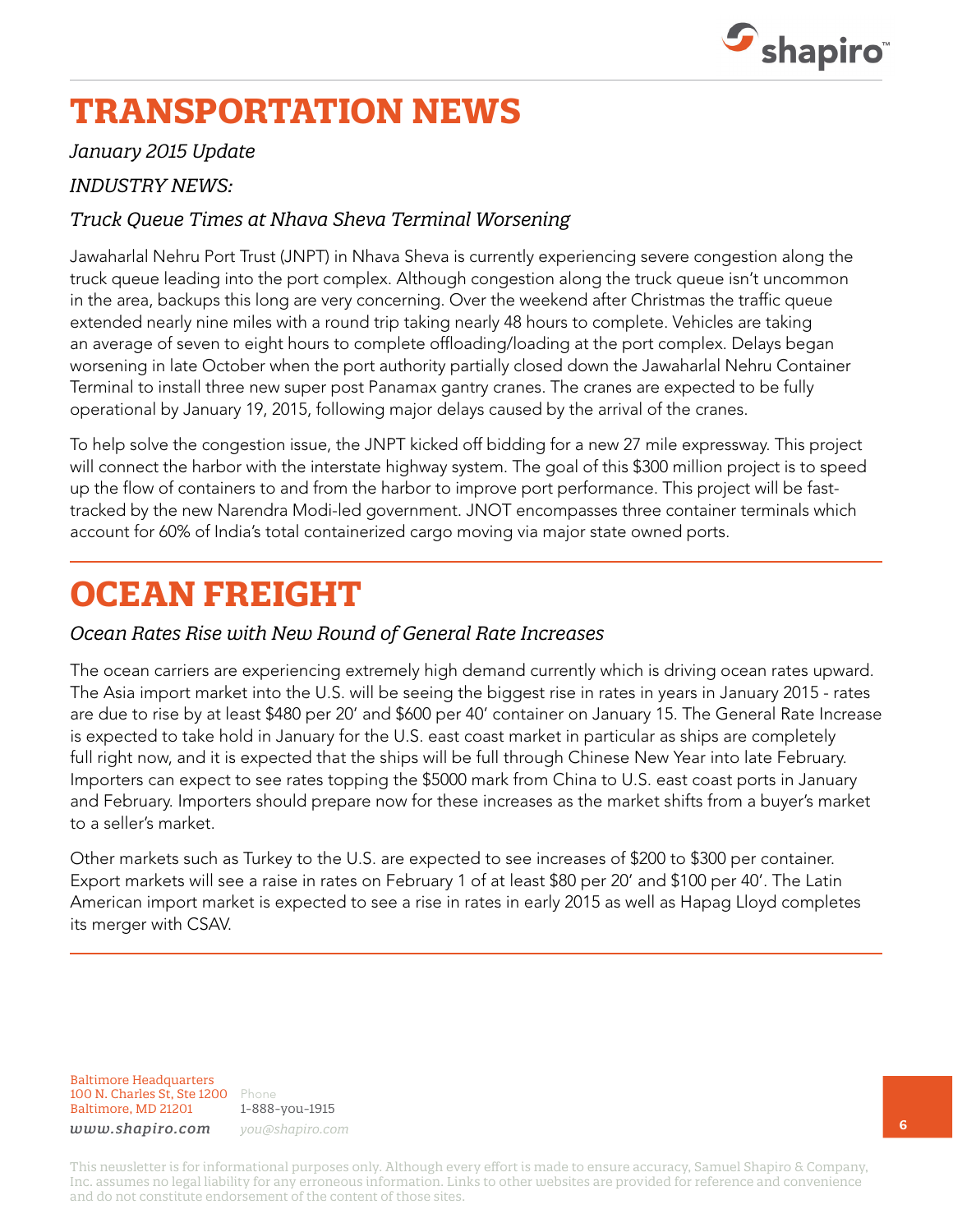

## *2M Alliance and Its Effect on Transpacific East Coast Services*

Maersk Line and Mediterranean Shipping Co. (MSC) have revealed the finalized network for their 2M Alliance. Announced in July 2014, this 10 year Vessel Sharing Agreement (VSA) comes after the failed attempt of both carriers to form the P3 network with CMA CGM. The 2M agreement includes 23 service strings that will cover the globe. Significantly, Maersk Line will have a direct call from the Far East into the port of Baltimore. The agreement also results in changes to some existing services including the T12 service which will now call New York, Norfolk, and Baltimore before sailing back to the Mediterranean.

2M sailings will begin January 16, 2015. The beginning stages will include only shared vessels. This will result in no net capacity change as no new vessels will be added into the rotation. Since it is announced that Maersk will be using space on MSC vessels on the strings that call Baltimore, we are still unsure how this will affect our current space situation with MSC.

The biggest change that will affect transpacific east coast service is the elimination of MSC's Golden Gate Service which is essentially being split into 2 separate services, the America and the Empire. The same rotations will be called the TP12 and TP11 service by Maersk.

Empire Service (MSC) /TP11 (Maersk): New York, Baltimore, and Norfolk

America Service (MSC) /TP12 (Maersk): - New York, Charleston, Savannah, and Miami

Other changes are improved transit times from South China by an average of 2 days plus a new Miami call. Jacksonville will continue to be serviced by MSC albeit outside of the new 2M services.

Please see the most recent schedule matrix below comparing the existing Golden Gate service to the new 2M services:

|                |                  | <b>Arrives</b>  |                 |                   |              |          |  |
|----------------|------------------|-----------------|-----------------|-------------------|--------------|----------|--|
|                |                  | <b>New York</b> | <b>Savannah</b> | <b>Charleston</b> | <b>Miami</b> | Freeport |  |
|                | Shanghai         | 33              | 36              | 37                | 39           | 40       |  |
|                | <b>Ningbo</b>    | 31              | 34              | 36                | 38           | 39       |  |
| <b>Departs</b> | Chiwan           | 29              | 32              | 33                | 35           | 36       |  |
|                | Yantian          | 28              | 31              | 32                | 34           | 35       |  |
|                | <b>Singapore</b> | 23              | 26              | 28                | 30           | 31       |  |

Baltimore Headquarters 100 N. Charles St, Ste 1200 Phone Baltimore, MD 21201

1-888-you-1915

*www.shapiro.com you@shapiro.com*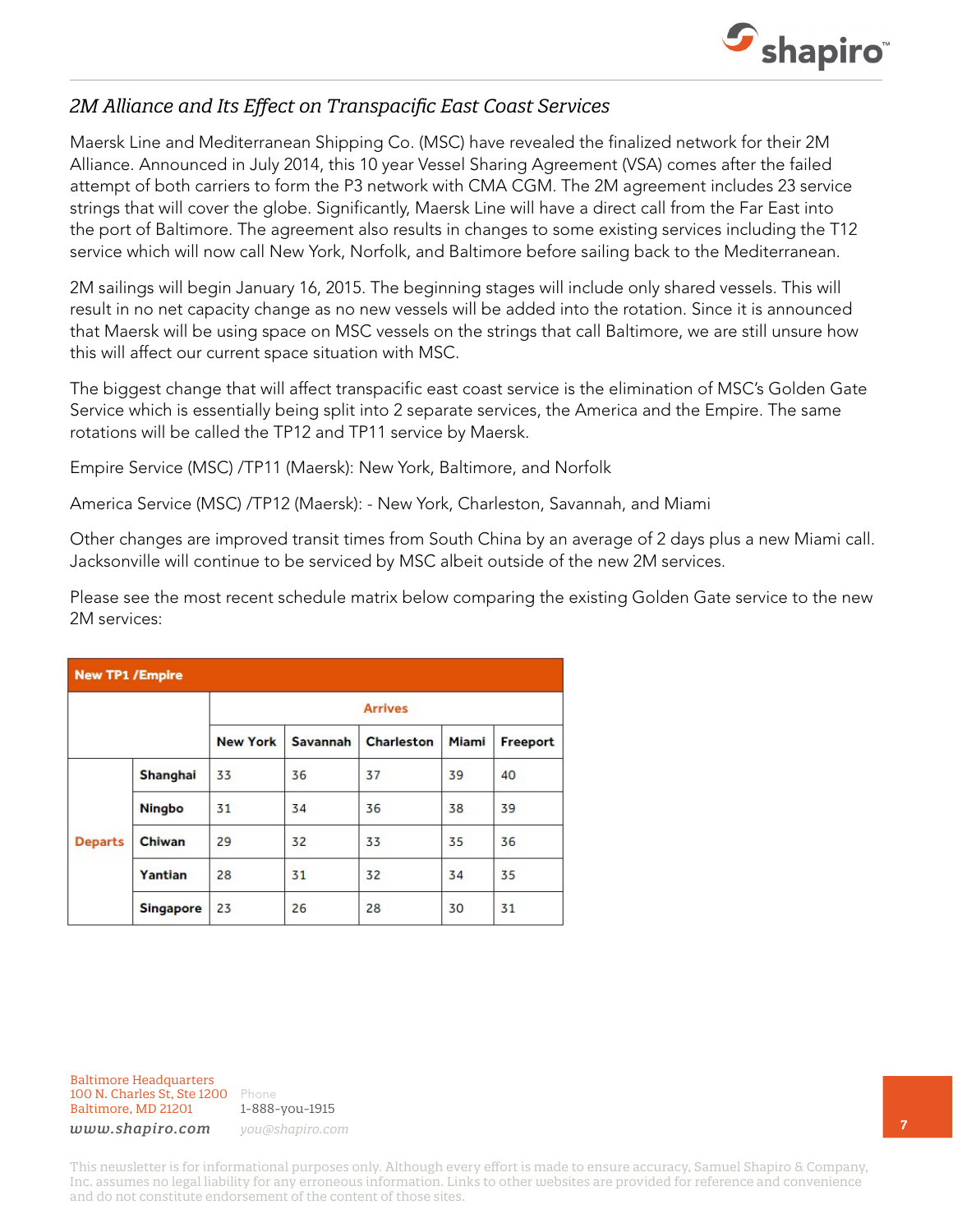

#### **Previous Golden Gate Coverage (MSC)**

|                |                  | <b>Arrives</b>  |                 |                   |              |                 |  |
|----------------|------------------|-----------------|-----------------|-------------------|--------------|-----------------|--|
|                |                  | <b>New York</b> | <b>Savannah</b> | <b>Charleston</b> | <b>Miami</b> | <b>Freeport</b> |  |
|                | <b>Shanghai</b>  | 33              | 39              | 36                |              |                 |  |
|                | <b>Ningbo</b>    | 35              | 41              | 38                |              |                 |  |
| <b>Departs</b> | Chiwan           | 32              | 38              | 39                |              | 41              |  |
|                | Yantian          | 29              | 35              | 36                |              | 38              |  |
|                | <b>Singapore</b> |                 |                 |                   |              |                 |  |

#### **Previous Golden Gate Coverage (MSC)**

|                |                  | <b>Arrives</b>  |                 |                   |              |          |
|----------------|------------------|-----------------|-----------------|-------------------|--------------|----------|
|                |                  | <b>New York</b> | <b>Savannah</b> | <b>Charleston</b> | <b>Miami</b> | Freeport |
|                | <b>Shanghai</b>  | 33              | 39              | 36                | x            | x        |
|                | <b>Ningbo</b>    | 35              | 41              | 38                | X            | X        |
| <b>Departs</b> | Chiwan           | 32              | 38              | 39                | X            | 41       |
|                | Yantian          | 29              | 35              | 36                | X            | 38       |
|                | <b>Singapore</b> | X               | x               | X                 | x            | x        |

| <b>Previous Golden Gate Coverage (MSC)</b> |                  |                 |                |                  |  |  |
|--------------------------------------------|------------------|-----------------|----------------|------------------|--|--|
|                                            |                  | <b>Arrives</b>  |                |                  |  |  |
|                                            |                  | <b>New York</b> | <b>Norfolk</b> | <b>Baltimore</b> |  |  |
|                                            | Shanghai         | 33              | 35             | 36               |  |  |
|                                            | <b>Ningbo</b>    | 35              | 37             | 38               |  |  |
|                                            | Kaoshiung        | x               | X              | X                |  |  |
| <b>Departs</b>                             | Chiwan           | 32              | 30             | 31               |  |  |
|                                            | <b>Hong Kong</b> | 34              | 36             | 37               |  |  |
|                                            | Yantian          | 29              | 31             | 32               |  |  |
|                                            | <b>Singapore</b> | x               | X              | x                |  |  |
|                                            | <b>Salalah</b>   | x               | X              | x                |  |  |

Baltimore Headquarters 100 N. Charles St, Ste 1200 Phone Baltimore, MD 21201

1-888-you-1915

*www.shapiro.com you@shapiro.com*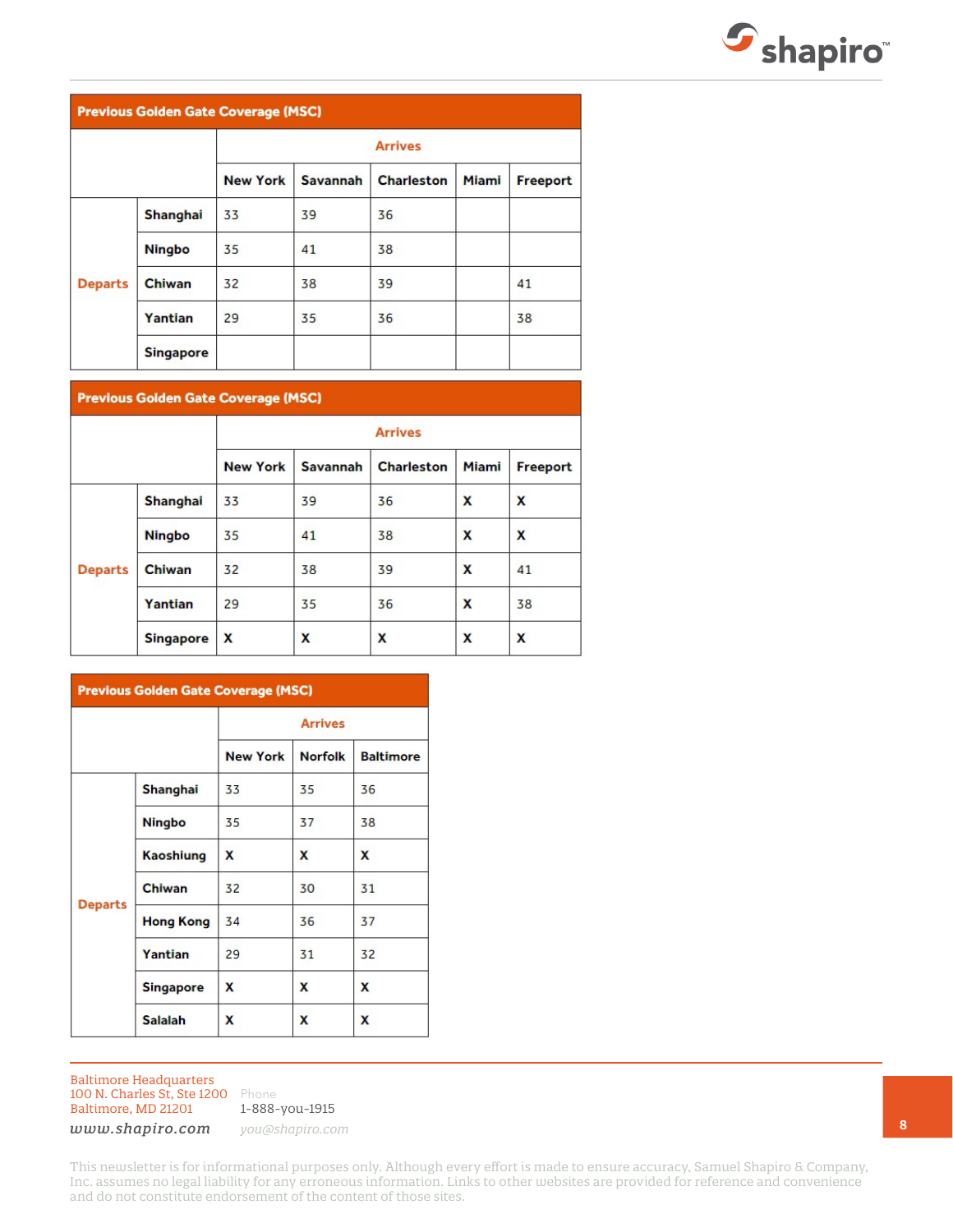

# **AIR FREIGHT**

## *Air Carriers See First Strong Peak Season Since 2010*

The air import market had its first strong Peak Season since 2010. Notably there was no major "move at any cost panic" and the market cooled in early December. Now, without any new major electronic launches, the capacity is open for spot rates again. Despite strong volumes, worldwide capacity is increasing still in 2015 in both wide body and freighter aircraft hindering growth. Fuel decreases are helping air shippers and air carriers depending on the carrier fuel structure. Some carriers won't be able to pass on those savings for a few months. IATA reported 5.6 % growth for international air cargo traffic year over year. Regionally however, the growth tips heavy in the Middle Eastern, Africa, and Central America market.

### *Lufthansa Pilots Strike in December*

Lufthansa was awash in cancellations early December due to one day pilot strikes that extended 3 days. The pilots' sticking point is retirement pay for new pilots and changes proposed to compete in the domestic/inter-Europe travel against low cost carriers.

## *United Announces New Flights from San Francisco to China*

United Airlines has announced new flights between SFO, Shanghai and Chengdu starting May 6th to October 24th. SFO-Shanghai increases from one to two flights daily in this period, and Chengdu is going from 3 times weekly to daily.

United also announced it will replace all of its LD3 containers with the newly designed Herculight S by Zodiac Aerospace. The increased efficient design is expected to reduce fuel consumption by two million gallons and CO2 emissions by more than 19,400 metric tons per year. United will be working with local vendors to recycle the 200 pounds of material each retired LD3 contains. Might make a good container garden?

## *"Nutgate" Hits Korean Air*

The Korean Ministry threatened fines and suspensions against Korean Air for trying to persuade the cabin crew to make false statements downplaying the macadamia nut incident where an airline executive was furious her nuts were served in a package and not on a platter and made the taxiing passenger jet return to the gate delaying the flight. It is reported the now ex-executive and daughter of Korean Air president made the stewards kneel and apologize.

Baltimore Headquarters 100 N. Charles St, Ste 1200 Phone Baltimore, MD 21201

1-888-you-1915 *www.shapiro.com you@shapiro.com*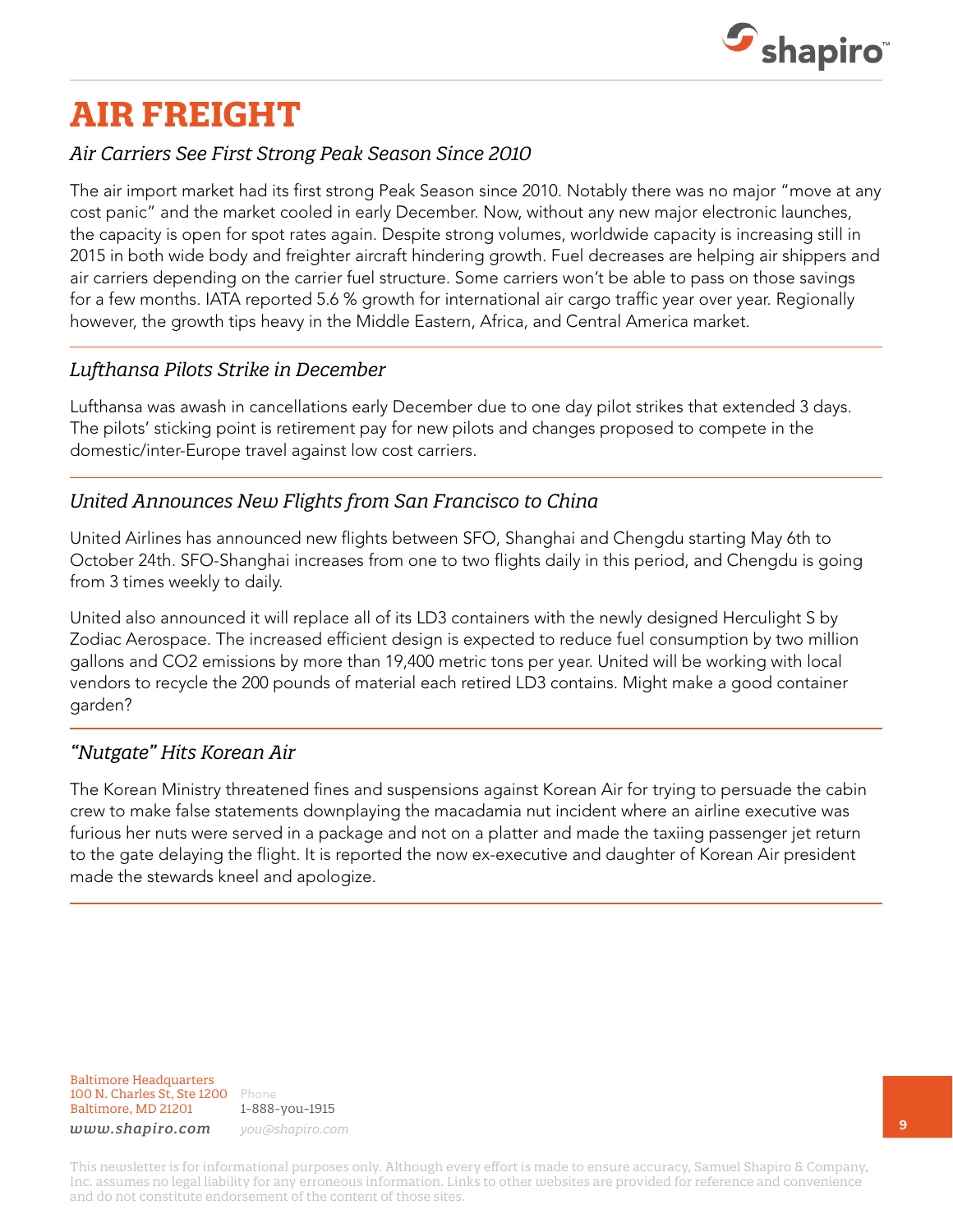

## **DOMESTIC NEWS**

## *Heavy Truck Trailer Orders Reflect Increased Truck Demands in 2015*

Truck trailer orders in the U.S. have reached their second highest point in history after hitting an all-time high in October. This strength in the market reflects expectations of extremely heavy demand in trucks in 2015.

## *Trucker Availability at USWC Port Terminals Reaches Critical Point*

In December, both large and small importers have been grappling with the growing problem on the West Coast of the lack of draymen and lack of trucks available to handle pickups and deliveries. The lack of drayage services available at U.S. west coast ports, particularly in Los Angeles and Seattle, has reached a breaking point. In many cases importers have no choice but to wait for days to get their cargo picked up for local delivery in the west coast cities. Truckers are giving their services to the highest bidder in many cases as demand has far exceeded supply, particularly in Los Angeles. Importers and exporters in this market are bracing themselves for further work slowdowns at the ports as the talks continue, and ongoing delays in drayage services on the west coast.

Baltimore Headquarters 100 N. Charles St, Ste 1200 Phone Baltimore, MD 21201

1-888-you-1915

*www.shapiro.com you@shapiro.com*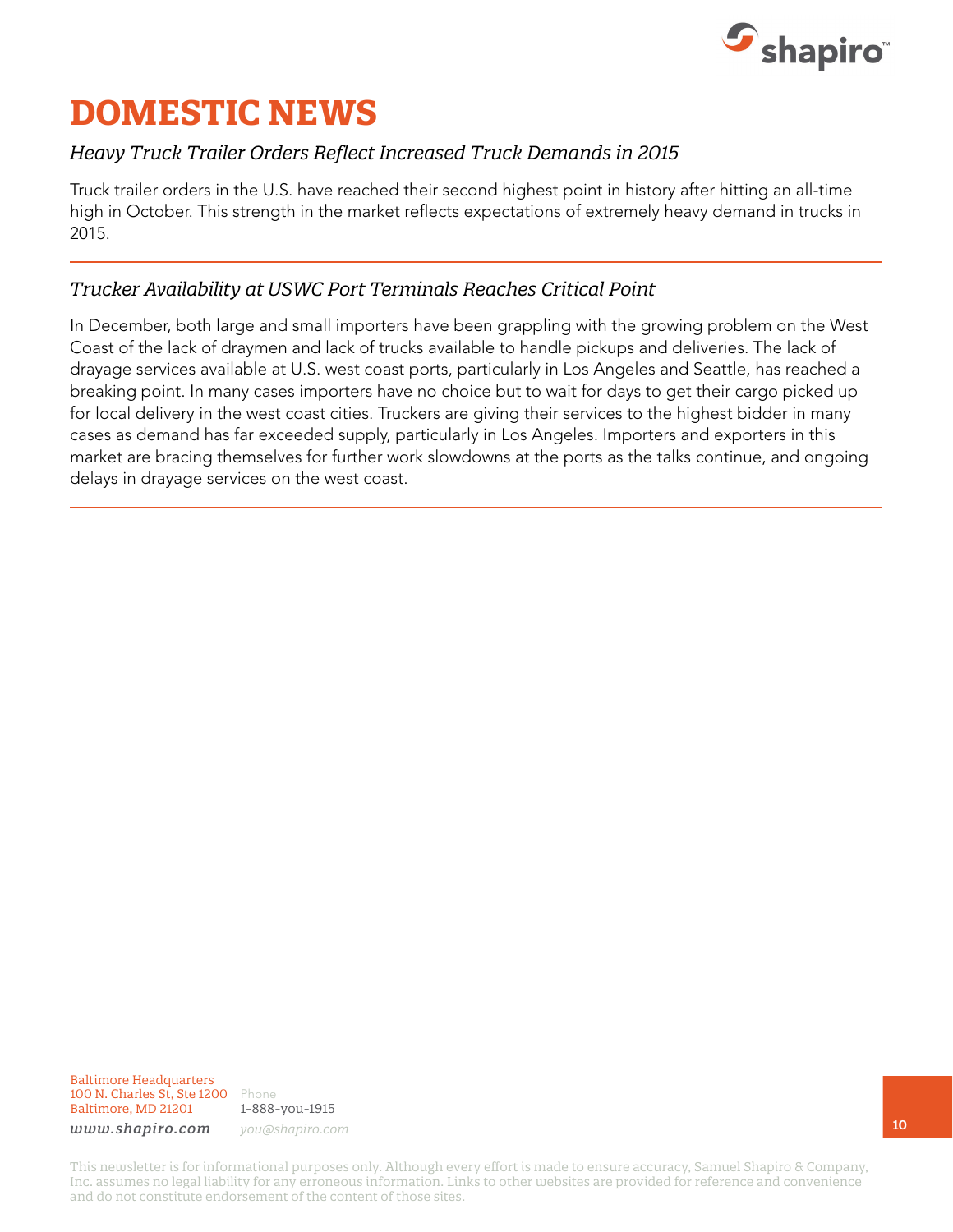

## **SAMUEL SHAPIRO & COMPANY, INC. NEWS**

## *The Baltimore Sun Names Shapiro as a Top Workplace for the Fourth Year in Row*

Shapiro has been named one of Baltimore's best places to work for the fourth year in a row by the Baltimore Sun. Firms were nominated and then evaluated using confidential surveys conducted by Workplace Dynamics, a leading research firm on organizational health and employee engagement, which focused on gauging employees' satisfaction in multiple categories, including corporate direction, execution, pay/benefits, and engagement.

The Baltimore Sun invited 1,160 companies to participate and surveyed 154 of them. In total, 41,606 Baltimore-area employees received surveys and 20,182 responded, either on paper or online. Employers were then categorized into size bands and ranked within their size band based solely on employee responses to 22 survey questions.

Shapiro ranked as number 63 on the small employers list. The company employs a little over 50 employees in its headquarters office in Baltimore and also has offices along the East Coast in Rosedale, New York; Philadelphia, PA; Charleston, SC; Atlanta, GA; and Dulles, VA, with a total of approximately 127 employees. Shapiro is now in its third generation of family ownership and management under Margie Shapiro, the company's president and CEO.

"Samuel Shapiro & Company is very honored to be selected as a 'Top Workplace' for the fourth consecutive year by the Baltimore Sun and, most importantly, by our family of employees," said Shapiro. "Our mission statement is 'We Deliver. Problem Solved.' This promise to our customers continues to be delivered by passionate, creative people with the fire and commitment to design the best logistics solutions in the business."

The Baltimore Sun published the complete list of Top Workplaces on Sunday, December 7. For more information about the Top Workplaces lists and Workplace Dynamics, please visit [www.topworkplaces.com](http://topworkplaces.com) and [www.workplacedynamics.com](http://workplacedynamics.com).

## *Shapiro Helps in the Battle against Hunger by Supporting Non-Profit WhyHunger this*

### *Holiday Season*

Shapiro recently selected [WhyHunger](http://www.whyhunger.org/) as this year's recipient of its annual holiday endowment. WhyHunger works to support community-based grassroots organizations to end poverty and hunger by providing universal access to nutritious and affordable food. Founded in 1975, WhyHunger has grown from a simple commitment between two friends, founders Harry Chapin and Bill Ayres, to an award-winning global nonprofit leading the movement to end hunger and poverty through creating a sustainable food systems. WhyHunger provides capacity building services, technical support, and access to information and financial resources to community organizations implementing new ideas and developing groundbreaking projects to transform their communities.

Shapiro, whose philanthropic work can be traced back to its humble beginnings in 1915, has been providing holiday donations on behalf of its customers for the past six years, in addition to incorporating

Baltimore Headquarters 100 N. Charles St, Ste 1200 Phone Baltimore, MD 21201

1-888-you-1915 *www.shapiro.com you@shapiro.com*